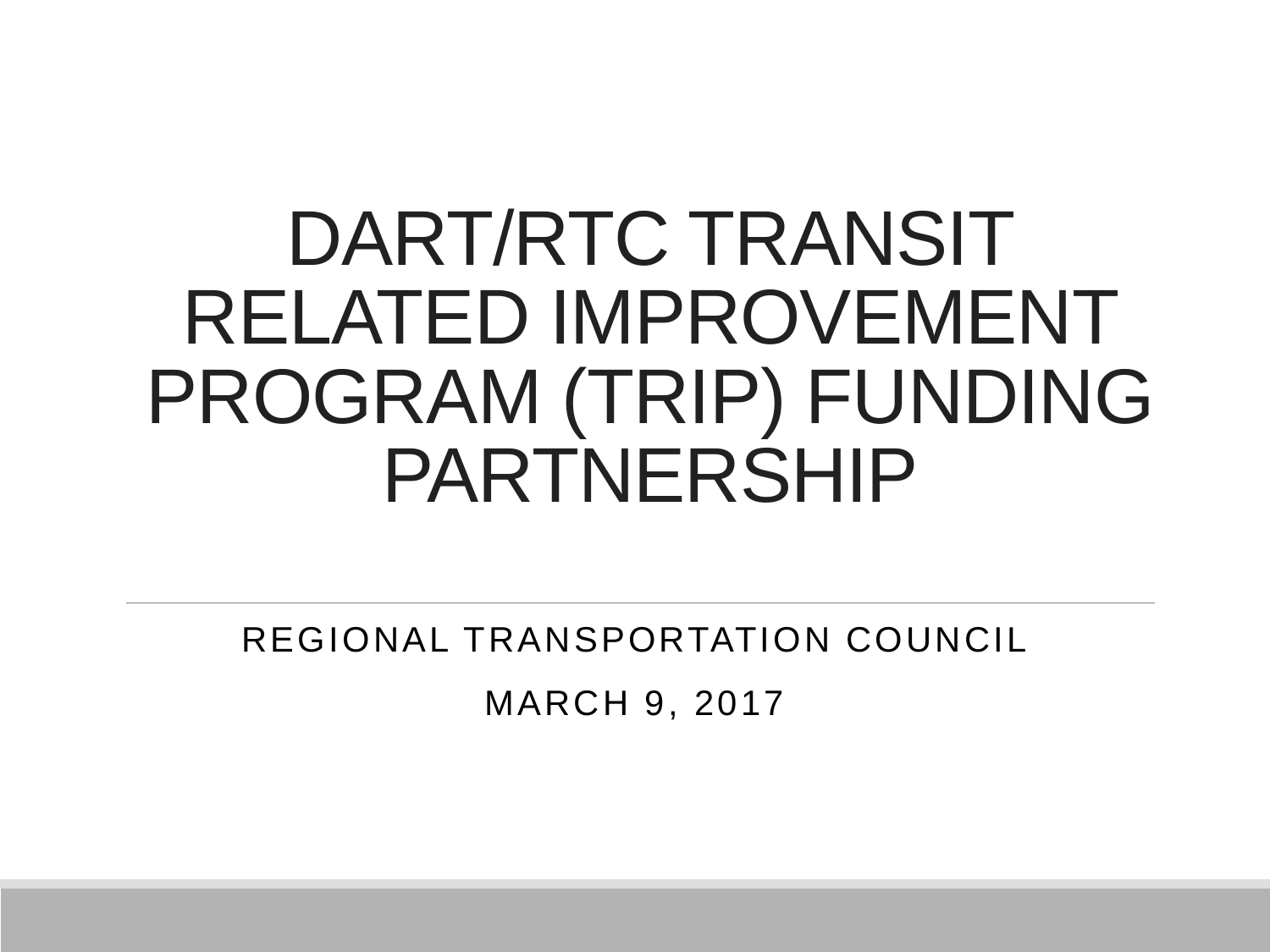# BACKGROUND

- In December 2016, DART staff requested assistance from NCTCOG to develop a partnership to help assist in their Transit Related Improvement Program (TRIP).
	- The TRIP program is designed to help DART respond to concerns from member cites without rail service or rail service in the approved financial plan.
- Through this partnership, staff proposes to increase the Regional Transportation Council (RTC)/Local pool through an innovative funding exchange.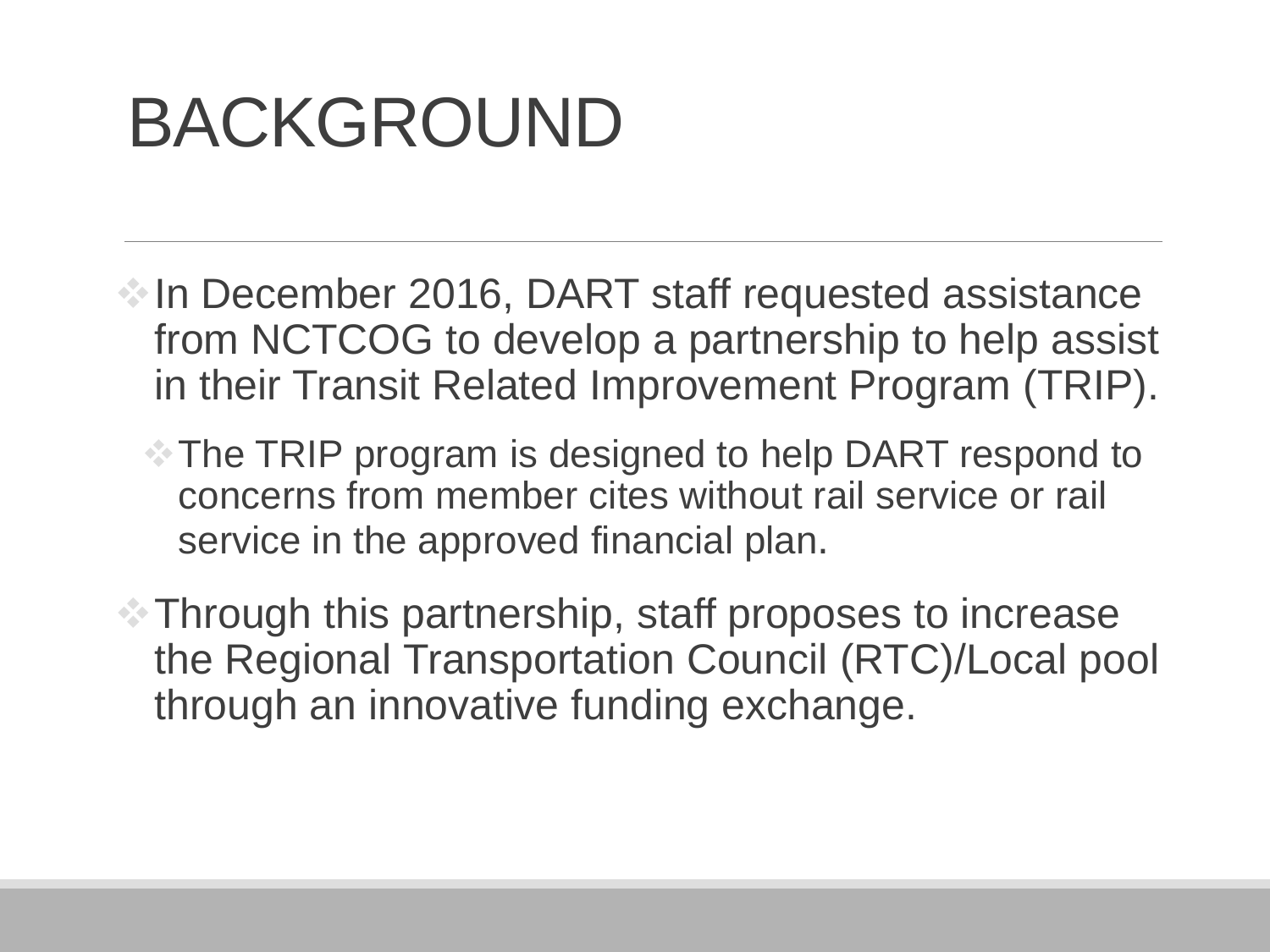## RTC/DART PROPOSED PARTNERSHIP DEAL POINTS

- $\bullet$  DART and the RTC each contribute half the funds to the TRIP program in 2 phases.
- $\bullet$  In addition, the RTC will send another \$10M for DART in each phase (\$20M total).
	- $\triangle$  In return, DART will send the same amount of local funds back to the RTC.
	- **The local funds will repopulate the RTC/Local pool.**

| <b>RTC Commitments</b> | <b>Phase 1</b><br>FY 2018-2020 | <b>Phase 2</b><br>FY 2021-2025 |
|------------------------|--------------------------------|--------------------------------|
| RTC to DART (50%)      | \$7,025,000                    | \$9,000,000                    |
| <b>RTC/DART swap</b>   | \$10,000,000                   | \$10,000,000                   |
| <b>TOTAL</b>           | \$17,025,000                   | \$19,000,000                   |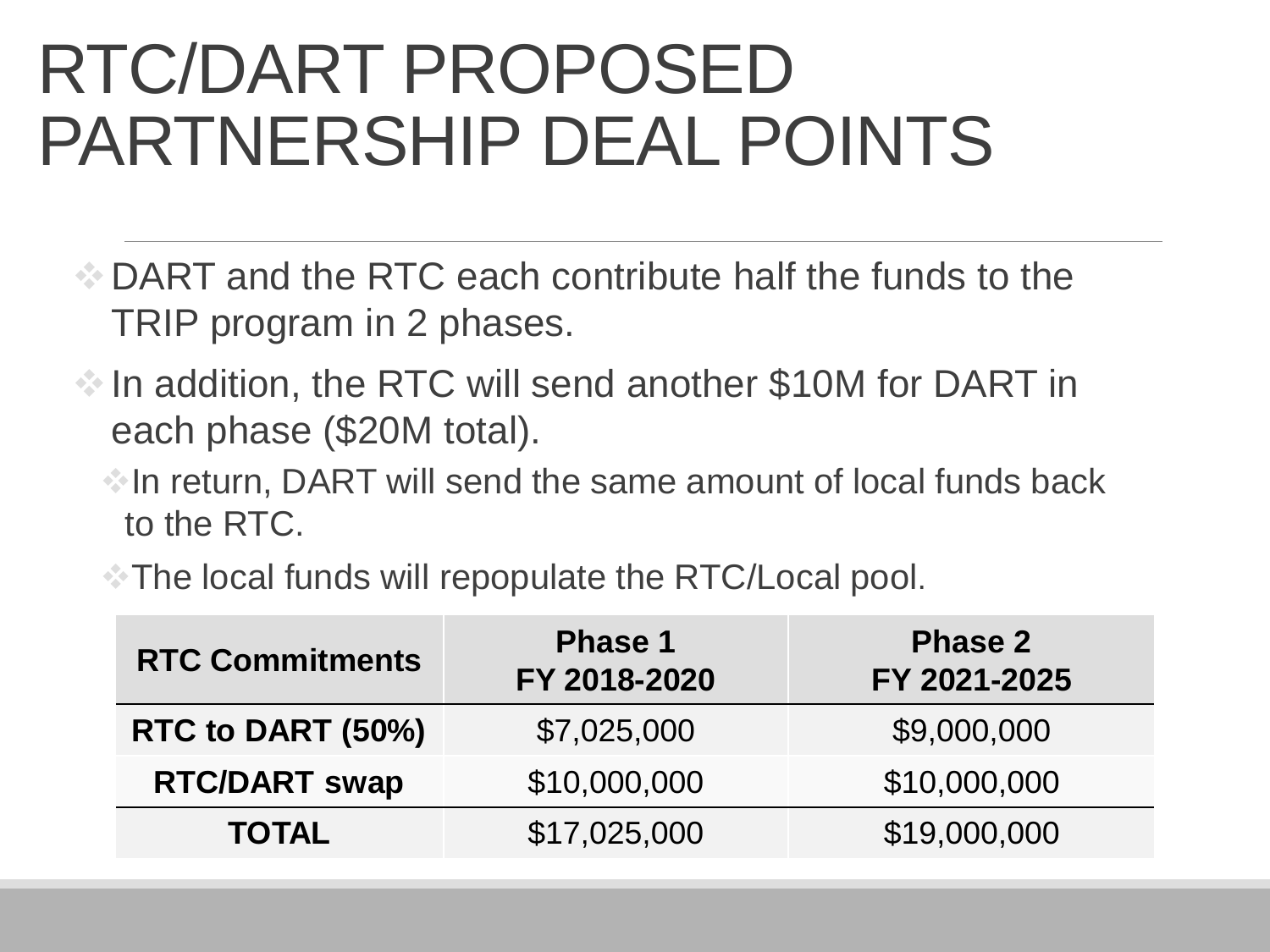# RTC/LOCAL FUNDS

- RTC/Local Pool was established in 2005 with funds from several funding exchanges.
	- **e.g., \$57M with Denton County, \$21M with Dallas.**
- **RTC funded local air quality, sustainable development projects,** and other regionally significant projects with the funds.
- RTC/Local funds will be used for air quality projects, innovative finance, leveraging, cash flow, and other regional transportation projects.
- As the existing RTC/Local balance is spent down, NCTCOG staff has been seeking opportunities and potential partnerships to "re-populate" the account.
	- $\triangle$  e.g., DFW Airport (Glade Road), Others?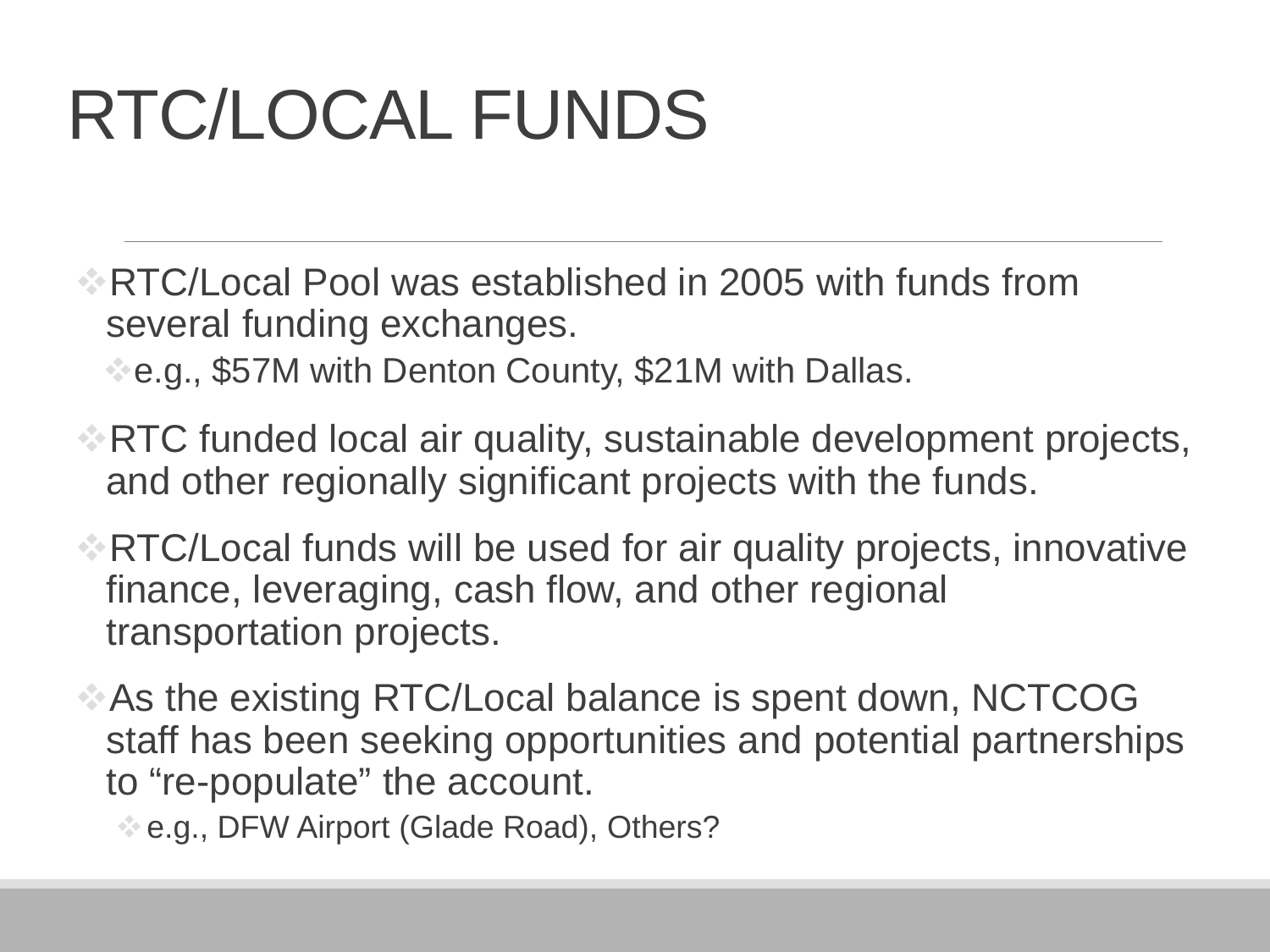# PROPOSED PROJECT TYPES

**DART will utilize TRIP funds to build for the following types of** projects with the affected cities:

| <b>Agency</b>          | <b>Project Types</b>                                                                                      |
|------------------------|-----------------------------------------------------------------------------------------------------------|
| <b>Cockrell Hill</b>   | Street repair and signal upgrades                                                                         |
| <b>Glenn Heights</b>   | Street repair, signal upgrades and transportation<br>studies                                              |
| <b>University Park</b> | Signal upgrades, radio system upgrades, road repair,<br>road reconstruction, and intersection improvement |
| <b>Highland Park</b>   | Signal upgrades, radio system upgrades, road repair,<br>road reconstruction, and intersection improvement |

**DART** will use local funds for the above improvements

The RTC's federal funds will be used on DART projects to offset their local expenditures on TRIP.

This strategy concentrates federal money on a few bigger projects versus several small projects.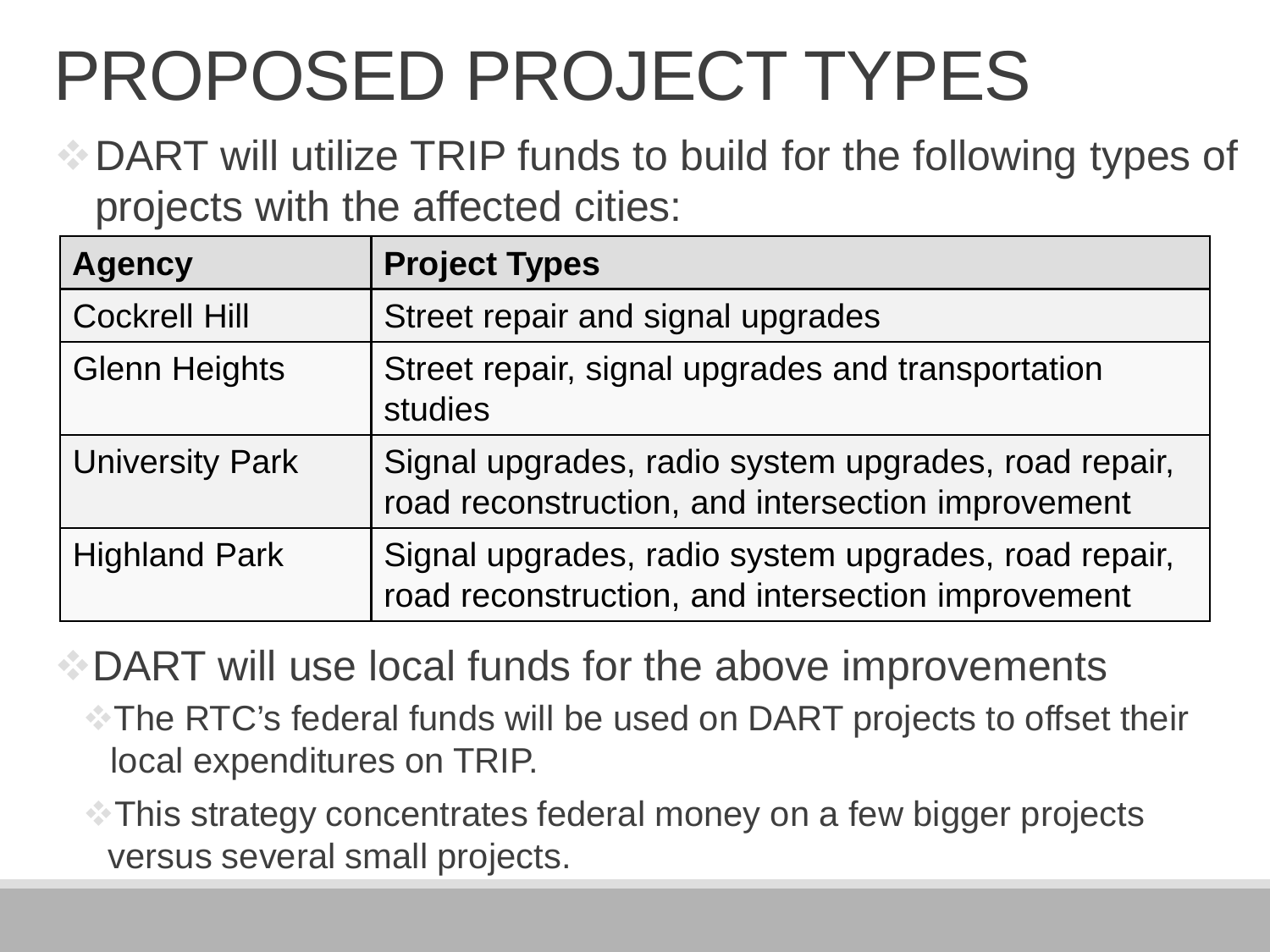### PROJECT PROPOSED FOR FEDERAL FUNDS

#### **Cotton Belt Rail Line:**

| <b>Funding</b><br><b>Phase</b> | <b>Fiscal Year</b> | <b>Funding Amount</b> | <b>Work Phase</b>                                   |
|--------------------------------|--------------------|-----------------------|-----------------------------------------------------|
|                                | 2018               | \$17,025,000          | Environmental and<br><b>Preliminary Engineering</b> |
|                                | 2021               | \$19,000,000          | Construction                                        |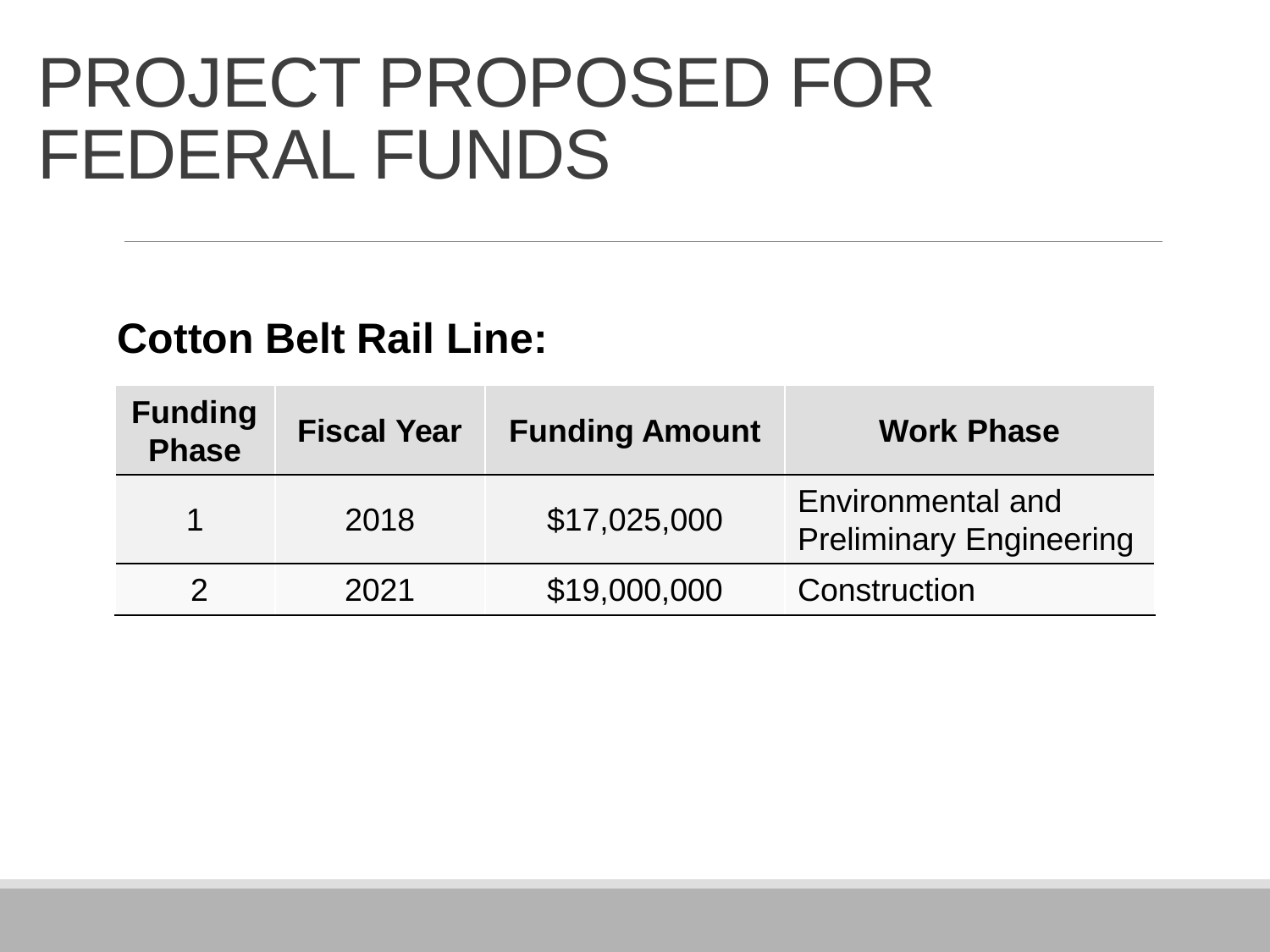# TIMELINE

February 2017 STTC Action **March 2017 RTC Action**

December 2016 DART request for partnership January 2017 Initial DART Action on TRIP Executive Board Action April 2017 DART Agreement Action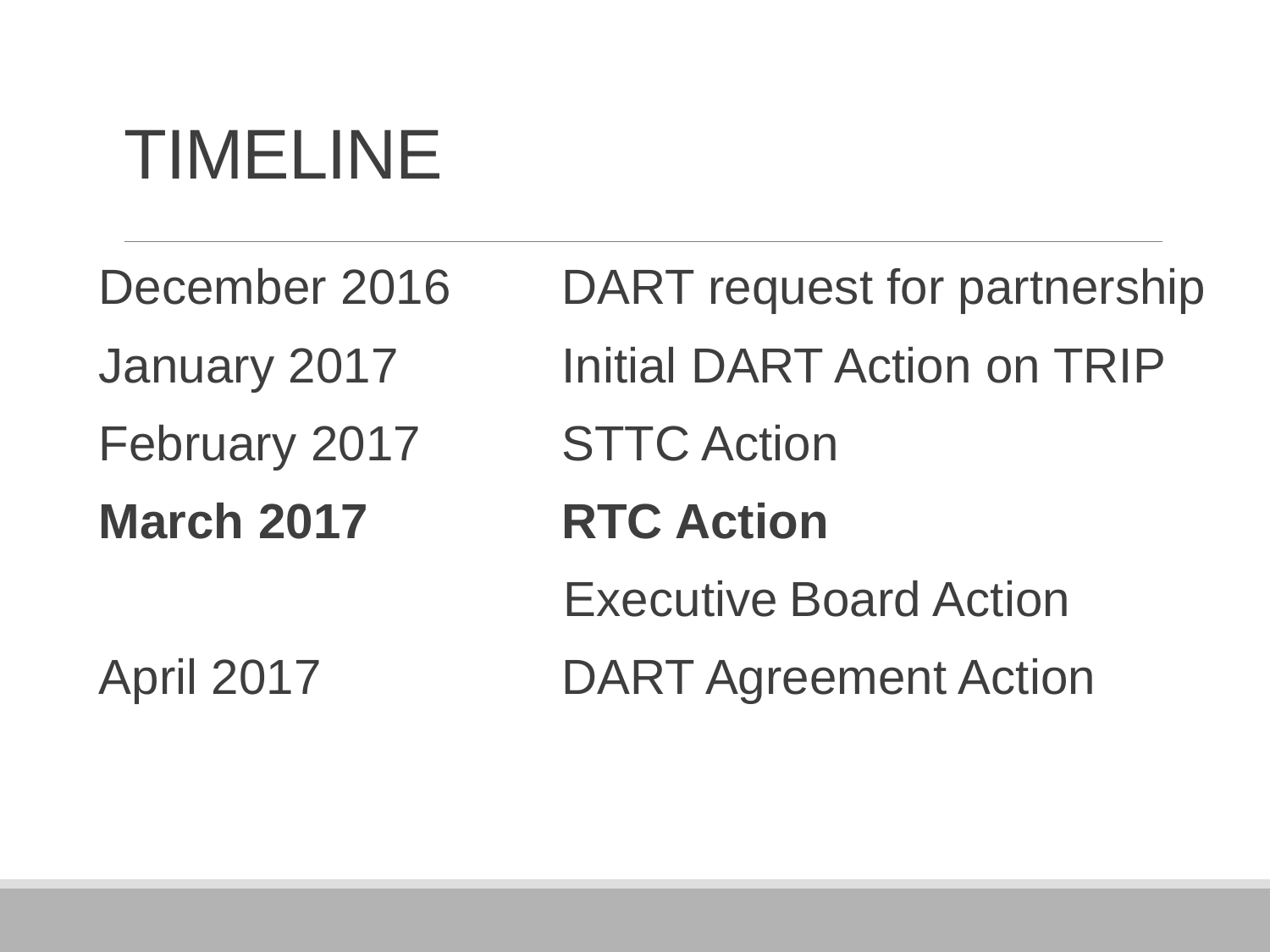# ACTION REQUESTED

- Recommendation for RTC approval of the DART/RTC Transit Related Improvement Program Partnership with an exchange of:
	- $\degree$  \$17M in federal funds for \$10M local in 2018 (Phase 1)
	- $\clubsuit$  \$19M in federal funds for \$10M local in 2021 (Phase 2)
- Approval to administratively amend the 2017-2020 Transportation Improvement Program (TIP)/Statewide Transportation Improvement Program (STIP) and other planning/administrative documents to incorporate the new projects.